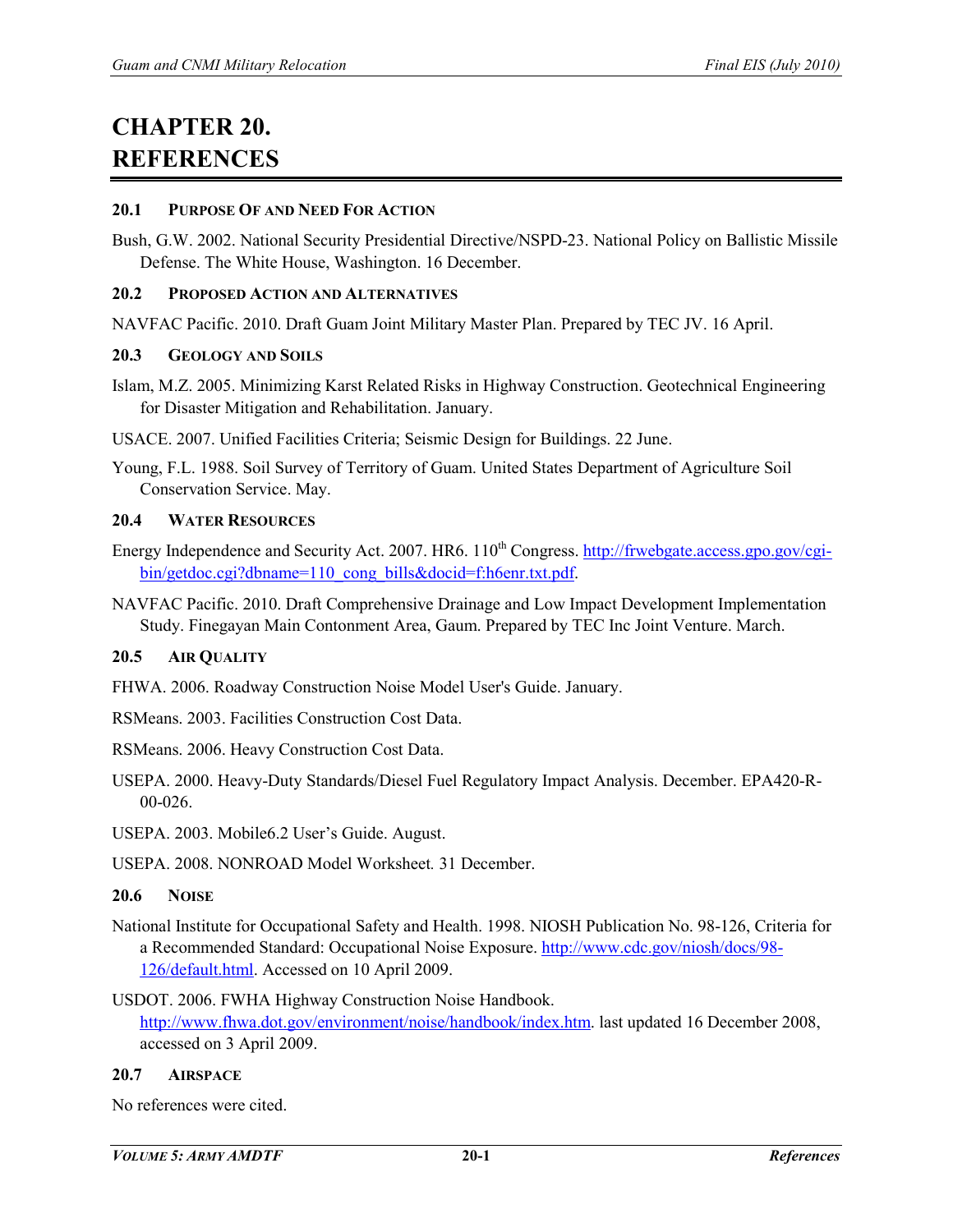#### **20.8 LAND AND OCEAN USE**

No references were cited.

#### **20.9 RECREATIONAL RESOURCES**

- Barrigada Admiral Nimitz Golf Course. 2009. Available at: http://www.oobgolf.com/courses/course/17201/Admiral\_Nimitz\_Golf\_Course.html. Accessed 8 May 2009.
- Global Development Research Center. 2009. Available at: http://www.gdrc.org/uem/footprints/carryingcapacity.html Accessed January 2009.
- GovGuam. 2009. Department of Parks and Recreation, Personal Communication via Telephone with John Taitagui, Staff, 10 March. Information regarding whether visitor counts, visitor surveys, and carrying capacity studies were done on the recreational resources on Guam managed by the Department of Parks and Recreation. Hagatna, Guam.
- Guam Golfnet. 2009. Available at: http://www.guamgolf.net/english/golfinfo/index.html. Accessed 7 May 2009.

#### **20.10 TERRESTRIAL BIOLOGICAL RESOURCES**

- Andersen AFB. 2008a. Preliminary Final Integrated Natural Management Resources Plan and Environmental Assessment for Andersen Air Force Base, Guam. Prepared for 36 CES Environmental Flight, Andersen AFB, Guam. July.
- Andersen AFB. 2008c. Basewide Vegetation Survey, Mapping, and Report at Andersen Air Force Base, Guam (and associated GIS database files). 36th Wing, Andersen AFB, Guam. August.
- COMNAV Marianas. 2001. Final Integrated Natural Resources Management Plan for Navy Lands, Guam. Plan Duration 18 November 2001 thru 17 November 2006. November.
- GDAWR. 2006. Guam Comprehensive Wildlife Conservation Strategy. Department of Agriculture, Guam. 7 November.
- Janeke, D.S. M.A. 2006. Nocturnal Movements and Habitat Use by the Mariana Flying Fox (*Pteropus mariannus mariannus*) on Guam. Thesis, The University of Guam, Mangilao.
- NAVFAC Pacific. 2010. Draft Guam Natural Resources Survey Report. Pearl Harbor, HI.
- UoG. 2007. Survey of *Tabernaemontana rotensis* on Andersen Air Force Base. Prepared for Andersen AFB. February.
- USFS. 2006. Guam Vegetation Mapping. 3rd Edition. Pacific Southwest Region, Forest Health Protection, McClellan, CA. October.
- USFWS. 2002. Endangered and Threatened Wildlife and Plants; Determinations of Prudency for Two Mammal and Four Bird Species in Guam and the Commonwealth of the Northern Mariana Islands and Proposed Designations of Critical Habitat for One Mammal and Two Bird Species; Proposed Rule. Federal Register 67:63738-63772.
- USFWS. 2004. Endangered and Threatened Wildlife and Plants; Designation of Critical Habitat for the Mariana Fruit Bat and Guam Micronesian Kingfisher on Guam and Mariana Crow on Guam and in the Commonwealth of the Northern Mariana Islands; Final Rule. *Federal Register* 69:62944-62990.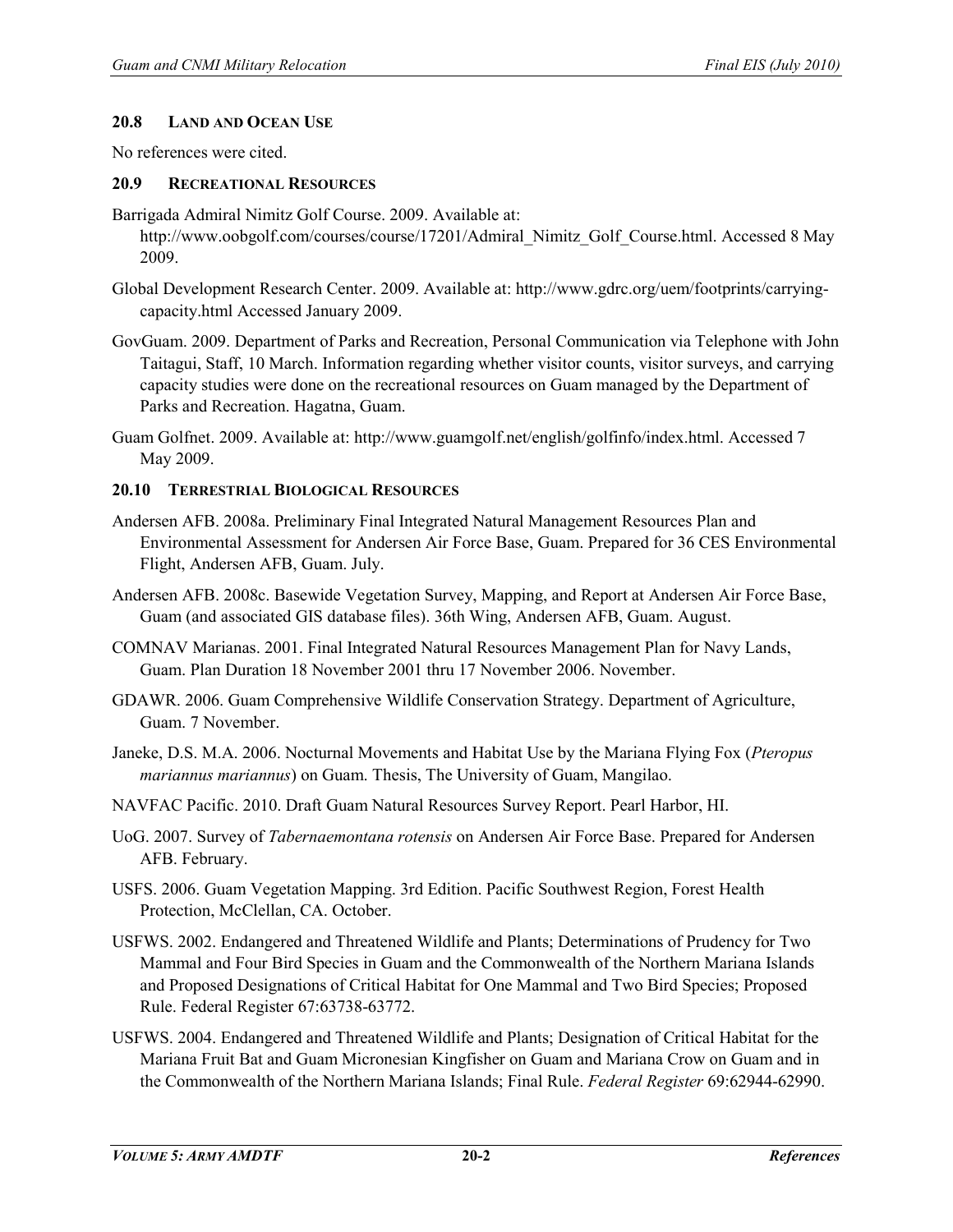- USFWS. 2005b. Draft Revised Recovery Plan for the Aga or Mariana Crow (*Corvus kubaryi*). Portland, OR.
- USFWS. 2005b. Draft Revised Recovery Plan for the Aga or Mariana Crow (*Corvus kubaryi*). Portland, OR.
- USFWS. 2008. GIS Shape Files for Guam Overlay Refuge. Personal communication via email from David Hoy, Lead Cartographer, Division of Realty & Refuge Information, Portland, OR to Taylor Houston, Biologist, SRS-Parsons JV, Austin, TX. 10 October.
- USFWS. 2010. GIS data for recovery habitat for Mariana crow, Guam Micronesian kingfisher, Guam rail, and *Serianthes*. Pacific Islands Fish and Wildlife Office, Honolulu, HI. February.

# **20.11 MARINE BIOLOGICAL RESOURCES**

No references were cited.

# **20.12 CULTURAL RESOURCES**

- Navy. 2007. Notice of Intent to Prepare an Environmental Impact Statement (EIS)/Overseas Environmental Impact Statement (OEIS) for the Relocation of U.S. Marine Corps Forces to Guam, Enhancement of Infrastructure and Logistic Capabilities, Improvement of Pier/Waterfront Infrastructure for Transient U.S. Navy Nuclear Aircraft Carrier (CVN) at Naval Base, Guam, and Placement of a U.S. Army Ballistic Missile Defense (BMD) Task Force in Guam. Federal Register Volume 72, Number 44, 7 March.
- TEC Inc. (TEC). 2009. Kerry Halford. Personal communication: email. Acreage estimates based on GIS files of notional plans provided by EDAW. 6 May.
- Tomonari-Tuggle, M.J., H.D. Tuggle, and D.J. Welch. 2005. Regional Integrated Cultural Resources Management Plan for COMNAVREG Marianas Lands. Volume I: Guam. Prepared for Department of the Navy, Naval Facilities Engineering Command, Pacific, Pearl Harbor, Hawai'i. International Archaeological Research Institute, Inc., Honolulu.

# **20.13 VISUAL RESOURCES**

No references were cited.

# **20.14 TRANSPORTATION**

No references were cited.

# **20.15 UTILITIES**

No references were cited.

# **20.16 SOCIOECONOMICS AND GENERAL SERVICES**

- Pugh, T. 2009. Crime may rise as recession deepens. Detroit Free Press (online edition). February 22. [http://www.freep.com/article/20090222/NEWS07/902220449/1009/Crime+may+rise+as+recession+d](http://www.freep.com/article/20090222/NEWS07/902220449/1009/Crime+may+rise+as+recession+deepens) [eepens.](http://www.freep.com/article/20090222/NEWS07/902220449/1009/Crime+may+rise+as+recession+deepens)
- U.S. Census Bureau. 2000a. Decennial Census, Guam Summary File. http://factfinder.census.gov/servlet/DatasetMainPageServlet? program=DEC& submenuId=& lang= en& ts=.